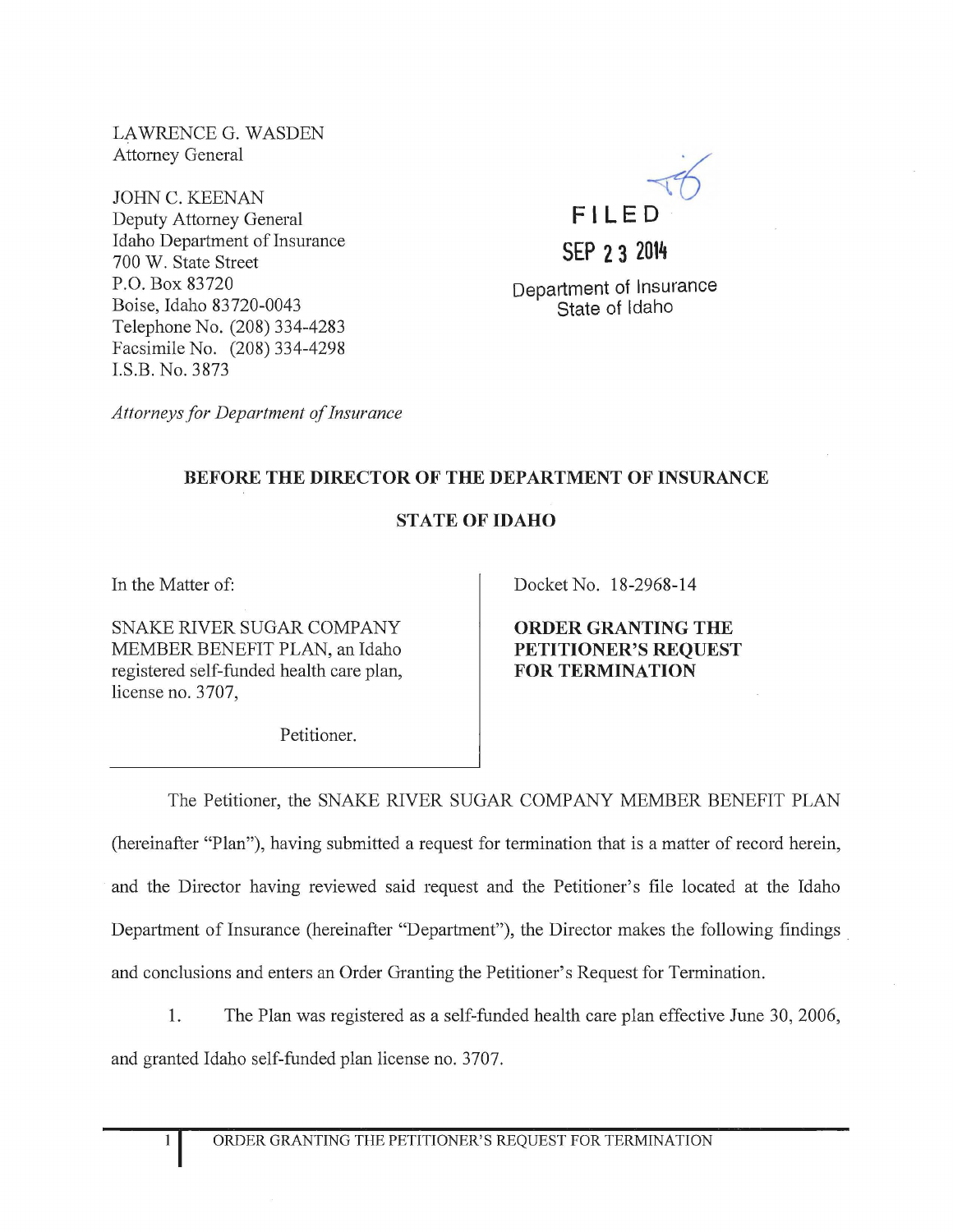2. On or about September 19, 2014, the Trustee of the Plan's trust fund filed with the Director of the Department a request for termination of said Plan in accordance with section 41-4018(1), Idaho Code.

3. The grounds for termination of said Plan is based on the Trustee's request for termination filed in accordance with section 41-40 18(1 ), Idaho Code.

4. Department records reflect that the Plan has no members, and therefore there are no members upon whom to serve this order in accordance with section 41-4018(3), Idaho Code.

**NOW, THEREFORE, upon review of the record and in consideration of the premises,** 

IT IS HEREBY ORDERED that the registration of the SNAKE RIVER SUGAR COMPANY MEMBER BENEFIT PLAN, Idaho registered self-funded health care plan license no. 3707, is hereby TERMINATED effective the undersigned date.

IT IS FURTHER ORDERED that the Trustee shall file with the Depattment, for the Director's approval, a fair and equitable proposed plan of liquidation of the Plan's trust fund in accordance with section 41-4019, Idaho Code.

IT IS SO ORDERED. DATED this  $23 \int_{\text{day}}^{\text{cd}}$  September, 2014.

IDAHO DEPARTMENT OF INSURANCE

ptember, 2014.<br>
IDAHO DEPARTMENT OF INSURANCE<br>
For by WILLIAM W. DEAL, Director, Dep. Director Dep. Director

/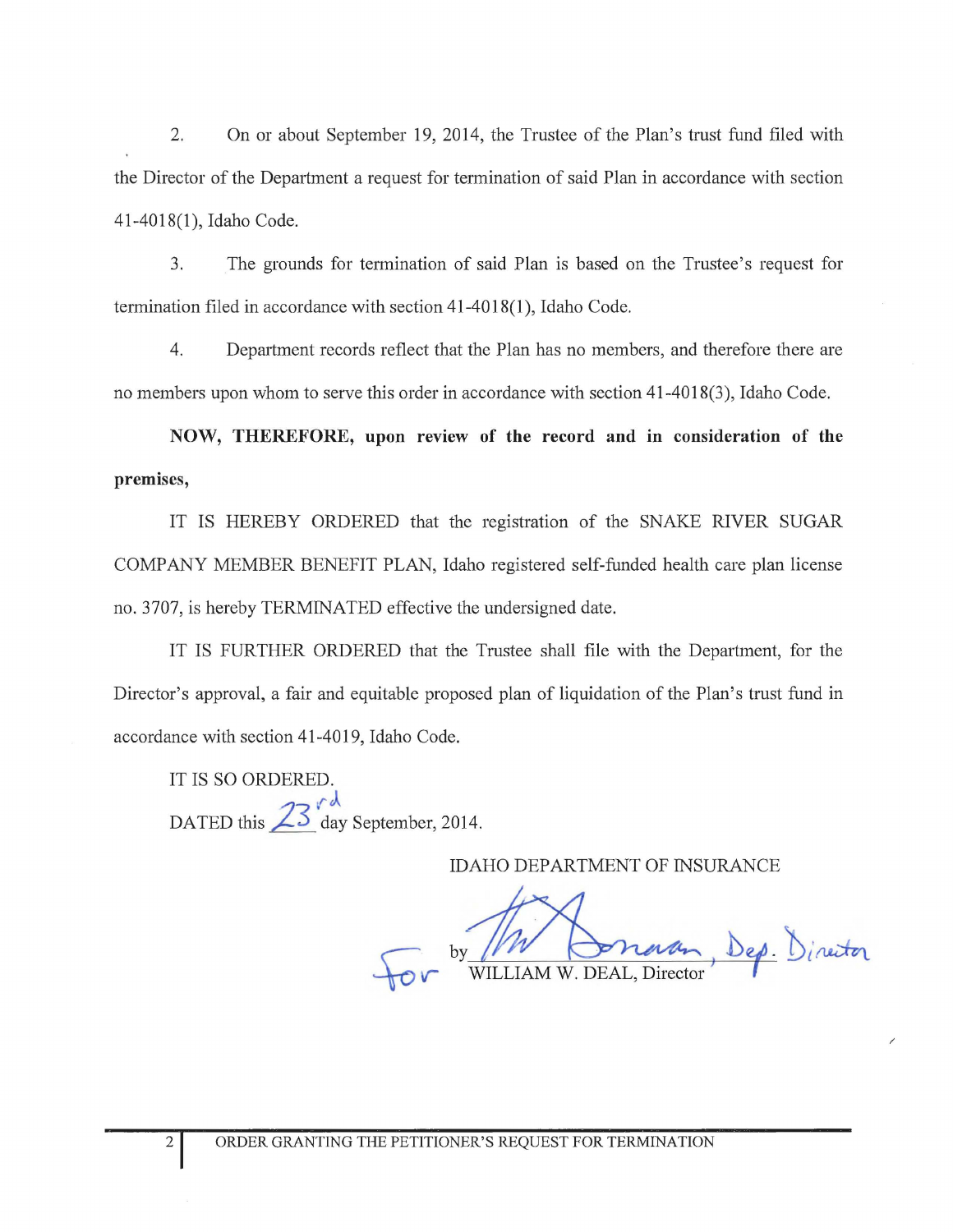## **NOTIFICATION OF RIGHTS**

This Order constitutes a final order of the Director. Any party may file a motion for reconsideration of this final order within fourteen (14) days of the service date of this order. The Director will dispose of the petition for reconsideration within twenty-one (21) days of its receipt, or the petition will be considered denied by operation of law. *See,* Idaho Code  $§ 67-5246(4).$ 

Pursuant to Idaho Code §§ 67-5270 and 67-5272, any party aggrieved by this final order may appeal it by filing a petition for judicial review in the district court of the county in which: (1) the hearing was held; or (2) the final agency action was taken; or (3) the aggrieved party resides or operates its principal place of business in Idaho; or (4) the real property or personal property that was the subject of the agency decision is located. An appeal must be filed within twenty-eight (28) days of: (a) the service date of this final order; or (b) an order denying a petition for reconsideration; or (c) the failure within twenty-one (21) days to grant or deny a petition for reconsideration, whichever is later. *See,* Idaho Code § 67-5273. The filing of a petition for judicial review does not itself stay the effectiveness or enforcement of the order under appeal.